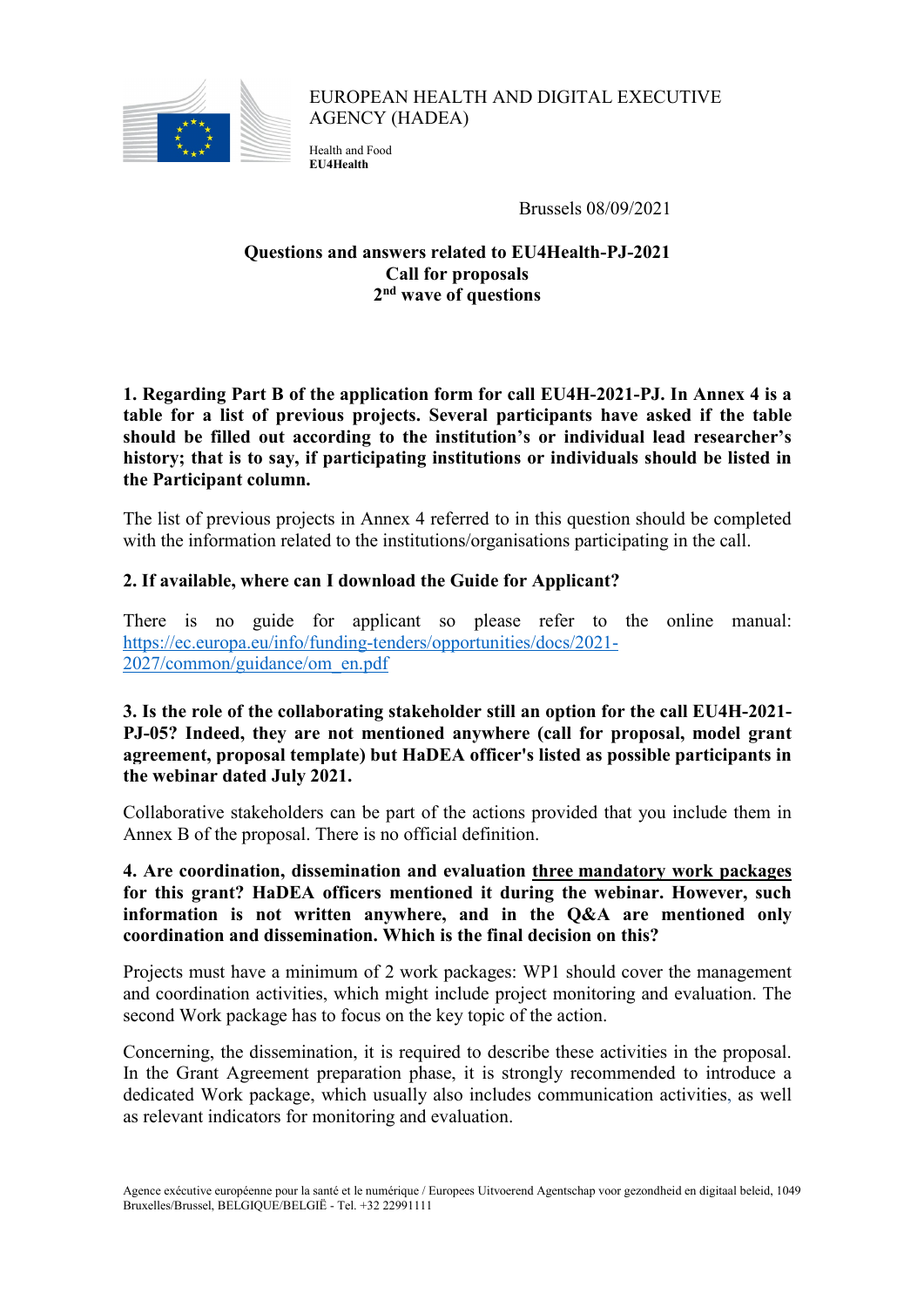# **5. The table of content does not include chapters for Exceptional Utility and Collaborative Stakeholder, can we add them?**

Yes, you are allowed to do so.

**6. Action grant for the EU Network of Youth Cancer Survivors - EU4H-2021-PJ-04:**  One of the funded activities is the Launch of the EU Network (February 2022). From the timetable and timelines in the call fiche, signature of the GA is expected March 2022. Can you confirm that the February date for the launch of the network is in error and should be in Q4 2022 ( after 6-months preparatory work after grant start date in April  $(ish)?$ 

Indeed, we expect applicants to take into consideration the 6-months preparatory period mentioned in the call document, hence a launch event of for the EU Network of Youth Cancer Survivors can be considered for Q4/2022.

### **7. UK participation**

**At the information event held on the 13th July on EU4Health, HADEA informed the audience that UK entities could participate once there was an association agreement in place. They highlighted at the meeting that there were no association agreements in preparation with the UK (or any other country either). Can you please confirm this statement in writing? Also, have there been any developments to suggest that the UK intend to apply for Associated Country status?** 

Entities established in the UK are not eligible for funding under this call for proposals.

**7.1 Would it be possible to clarify if North Macedonia is an eligible country for EU4Health funds? Our potential partner from North Macedonia has expressed interest to join our EU4H-2021-PJ-05 project proposal. Looking at the call document, for eligible countries it says: "eligible non-EU countries: - EEA countries and countries associated to the EU4Health Programme (third countries, candidate countries and potential candidate countries, neighbourhood countries)". To our knowledge, North Macedonia is a candidate member, but could you confirm this?** 

Entities established North Macedonia are not eligible for funding under this call for proposals.

# **7.2 Is Switzerland entitled to participate as beneficiary in the EU4health programme? If not, can we list a Swiss organization as collaborating stakeholder in the project and reimburse their costs (travel and accommodation during project meeting)?**

Entities established in Switzerland are not eligible for funding under this call for proposal. Concerning the possibility to participate as an 'Associated partners (AP)', i.e. as an entity which participates in the action, but without the right to charge costs or claim contributions, this is possible. In line with Art. 9.1 of the EU4H [Model Grant Ag](https://ec.europa.eu/info/funding-tenders/opportunities/docs/2021-2027/eu4h/agr-contr/mga_eu4h_en.pdf)reement , the tasks must be set out in Annex 1.

**7.3 Is there a list of EEA countries and countries associated to the EU4Health Programme (third countries, candidate countries and potential candidate countries, neighbourhood countries) or those that are in ongoing negotiations for an association** agreement?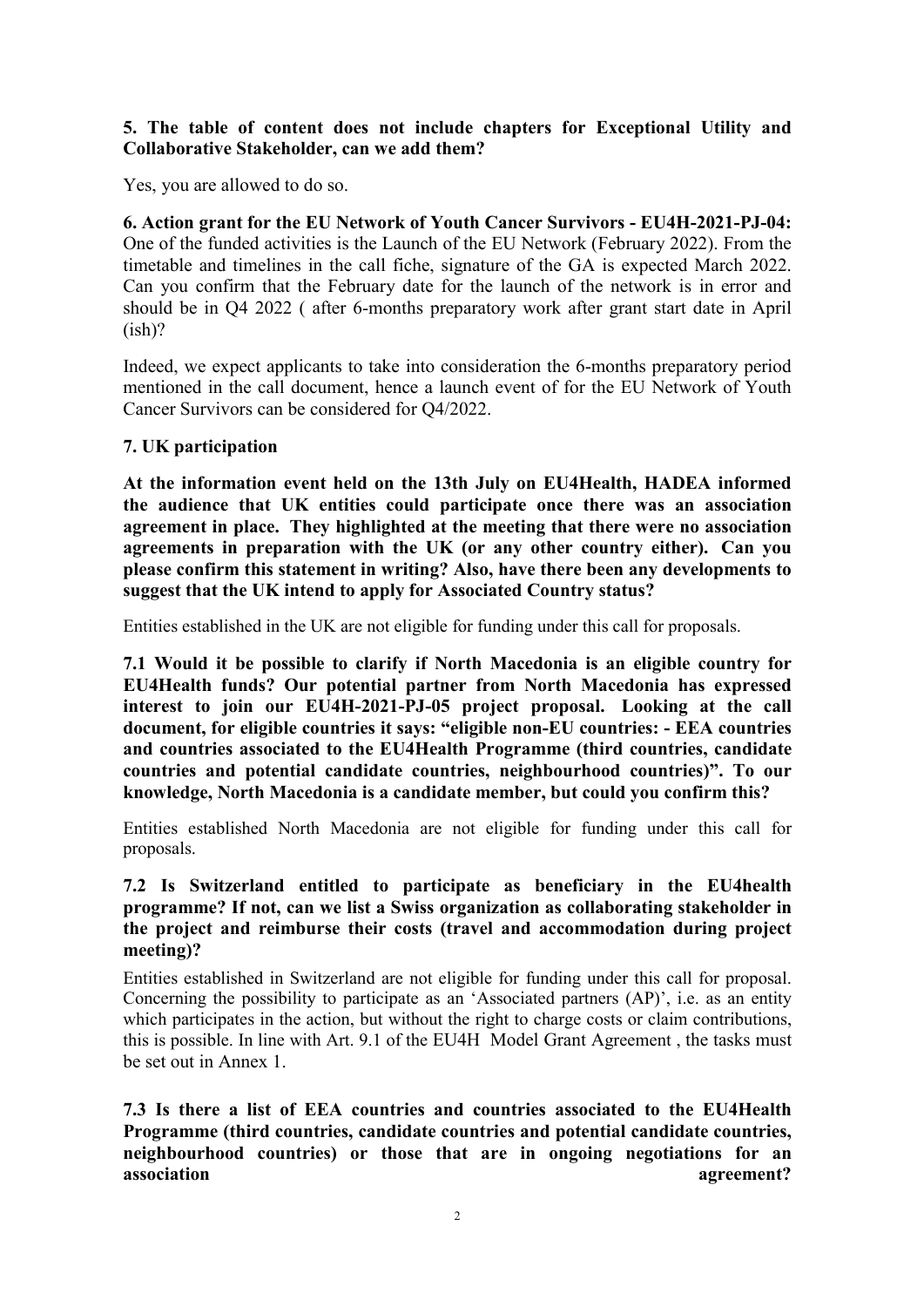The list of countries associated to the EU4Health Programme will be published and regularly updated on the dedicated [webpage,](https://ec.europa.eu/health/funding/eu4health_en) once there are such countries. For confidentiality reasons, upcoming and ongoing negotiations are not a publicly available information.

# **8. Timeline of the open calls 1st and 2nd wave**

In the first wave, the first five action grant topics were published on 25 June, with the submission opening on 29 July, and submission deadline on 15 September 2021.

The second wave with the remaining action grant topics is scheduled to be published in mid-October 2021, and the expected submission deadline will be on end of January 2022.

# **9. Are profit entities eligible for funding within the EU4Health calls?**

Any existing legal entity, including business companies, established in a Members state or countries specified in Art. 13 (1) and (2) of the [EU4H Regulation](https://eur-lex.europa.eu/legal-content/EN/TXT/?uri=uriserv:OJ.L_.2021.107.01.0001.01.ENG) (EU 2021/522), is eligible for funding.

### **9.1 Secondly, could the actions involve creation of new medical centres and purchasing medical equipment? In other words, could the funds be allocated to establishing new or developing existing medical entities/units and equipping them with equipment with higher quality identified as more effective?**

If the tasks/equipment mentioned are identified as action tasks or equipment necessary for the work in the respective project, the corresponding costs will be eligible for co-funding under the grant agreement. Please refer to Article 6 of the EU4H [Model Grant Ag](https://ec.europa.eu/info/funding-tenders/opportunities/docs/2021-2027/eu4h/agr-contr/mga_eu4h_en.pdf)reement for eligibility of costs.

## **10. In addition I have some questions related to the budget: Would you be able to elaborate a bit more on contract negotiations at EU4Health? Is there an option to negotiate on the project budget or will EU4Health make a final decision, e.g. to approve the project but with a reduction of €200K as opposed to the submitted budget?**

In the evaluation stage, the independent experts evaluate inter alia the estimated costs of the proposal. Grant applications must ensure a balanced project budget and sufficient other resources to implement the project successfully (e.g. own contributions, income generated by the action, financial contributions from third parties, etc.). You may be requested to lower your estimated costs, if they are ineligible (including excessive).

At the grant implementation stage, there is no negotiation of the budgetary matters, since the costs claimed for reimbursement under the grant must fulfil the eligibility conditions of [Art.](#page-0-0)  [6 of EU4H Model Grant Agreement](#page-0-0) (MGA).

### **10.1 Given the overall budget in this call, we were wondering if EU4Health is expecting a website within the communication and dissemination WP?**

Please refer to section 10 of the call document, specifying the mandatory deliverables for all grant agreements signed under this call, which include also a project website, delivered under the obligatory communication and dissemination activities.

#### **11. Can more than one organisation lead a work package?**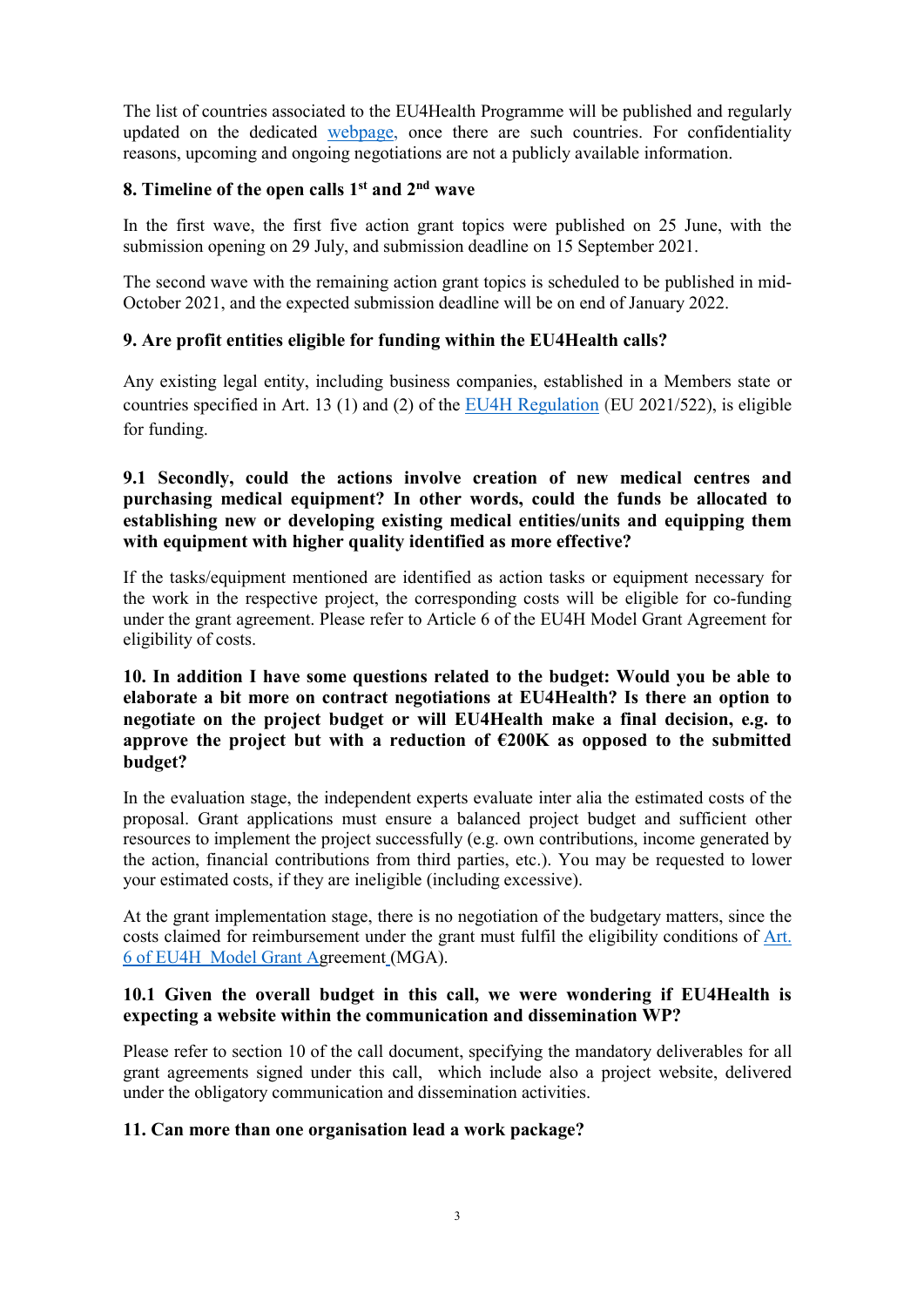When submitting the proposal, the system does not allow more than one organisation as a work package leader. However, if duly justified, you may have also two organisations coleading a work package.

### **11.1 Can a co-financing partner co-finance "in-kind" a specific WP or should it apply to the project as a whole, and is there a maximum limit to this co-financing?**

According to Art. 2 of [EU4H Model Grant Ag](https://ec.europa.eu/info/funding-tenders/opportunities/docs/2021-2027/eu4h/agr-contr/mga_eu4h_en.pdf)reement in-kind contributions within the meaning of Article 2(36) of EU Financial Regulation 2018/1046, are non-financial resources made available free of charge by third parties. Third parties giving in-kind contributions do not implement any action tasks, only provide a specific contribution, as described in Annex I.

Details on such contributions in-kind by third parties are given in Article 9.2 of the EU4H Model Grant Agreement The costs of in-kind contribution are not eligible for reimbursement under the EU4H call, there is no co-funding, hence no co-funding limit applies.

**11.2 Co-Financing: In Article 190 in the financial regulation from 2018, it states that co-financing may be provided in the form of the beneficiary's own resources, income generated by the action or work programme or financial or in-kind contributions from third parties. And also, that Volunteers' work may comprise up to 50 % of the co-financing. Can you please confirm that this still applies under the current EU4Health programme regulations. There is no reference to in kind contribution in the updated regulations (March 2021). Many applicants are enquiring about this.** 

In line with Article 190 of the financial regulation, grants shall involve co-financing. As a result, the resources necessary to carry out the action shall not be provided entirely by the grant. The corresponding information on in-kind contributions can be found in the [EU4H Model Grant Agreement](https://ec.europa.eu/info/funding-tenders/opportunities/docs/2021-2027/eu4h/agr-contr/mga_eu4h_en.pdf) are, for example, the reimbursement rate of the action's eligible costs in Art. 5.3, no-profit rule in Art. 22.3.4 or third parties giving in-kind contributions to the action for free, in line with Art. 9.2 MGA.

**12. Our team is working hard on the preparation of Part B of the Application Form and the Detailed Budget Table of the SoHO-QSA4H proposal (EU4H Programme Call; ID: SEP-210779291), and we would like to kindly ask you for a clarification of the meaning of the Budget Table items: "Total Costs Participant (Proposal Step)" and "Total Costs Participant (Grant Preparation Step)".**

The applicants should fill out the budget at "proposal step". After the evaluation the beneficiary might receive comments on the budget and the revision / update would be presented at the "grant preparation" step.

### **13. How will the co-fund scheme work for the grants? What will be eligible in the co-fund part?**

The EU4Health programme co-funds the eligible costs of the selected actions at the level of 60% (normal co-funding rate) or 80%, in case of exceptional utility.

The criteria for exceptional utility are fulfilled if:

a. At least 30 % of the budget of the proposed action is allocated to Member States whose gross national income (GNI) per inhabitant is less than [90 % of the Union](https://hadea.ec.europa.eu/news/info-session-grants-and-procurement-2021-07-16_en)  [average;](https://hadea.ec.europa.eu/news/info-session-grants-and-procurement-2021-07-16_en) and